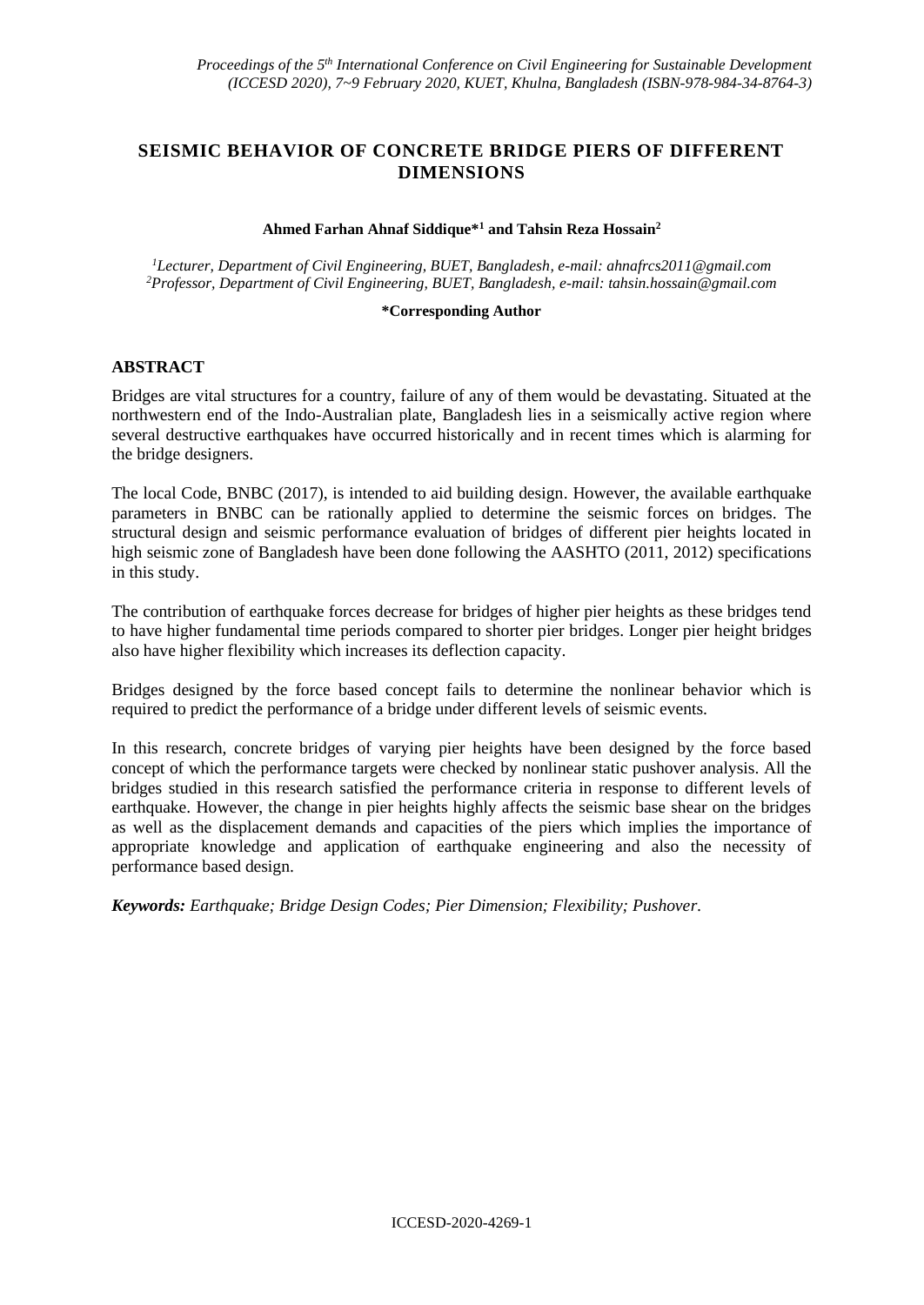*5 th International Conference on Civil Engineering for Sustainable Development (ICCESD 2020), Bangladesh*

# **1. INTRODUCTION**

Bangladesh lies at the northwestern end of the Indo-Australian plate, which has been subjected to the long-term process of subduction between the plate margins of Indo-Australian and Eurasian plates. As a result, several devastating earthquakes have occurred in this region over the time and it has been marked as a seismically active region. Subsequently, considerations of seismic effects on structures became essential for structural engineers as well as the architects and the users. The increased number of occurrences of earthquake events in the recent times is so alarming for the engineers that it has drawn special attention and provisions for earthquake engineering (Indian Institute of Technology, Kanpur, 2002).

However, the design Code followed in Bangladesh, namely BNBC (2017), does not provide any guideline to the engineers regarding the design and construction of highway bridges as it mainly focuses on the design and construction of buildings. Alternatively, bridges are popularly designed following the specifications provided by AASHTO (2011, 2012).

The seismic force determining parameters used in AASHTO specifications are more suited for regions within and around the United States of America. The earthquake forces and all other related parameters should represent the earthquake events occurring in Bangladesh which is already available in the BNBC. Therefore, it is more rational to apply the BNBC to determine earthquake forces and follow the AASHTO guidelines to design a bridge in Bangladesh (Siddique, 2018).

The effect of earthquake on structures, especially as massive as a bridge, largely depends on the size and shape of the structure itself. Small structures are more affected, or shaken, by high frequency short and frequent waves. Whereas, large structures are more affected by long period or slow shaking (USGS, n.d.). Therefore, bridges with varying pier dimensions will affect its behavior under seismic events which is studied in this research. The bridges studied are two lane three span prestressed concrete I-girder bridges supported by intermediate piers on site class C located in Sylhet which is in seismic zone 4 according to BNBC.

Bridges are conventionally designed by linear static analysis, or the force-based design method which calculates the seismic force demands by equivalent static procedure, but it fails to determine the seismic behavior of the bridge under earthquake events. AASHTO clearly states the necessary methods of analysis for bridge design with respect to seismic design categories, seismic zonings and number of bridge spans to determine the seismic behavior of bridges under such events. Federal Highway Administration (2014) and Caltrans (2015) extensively describes the AASHTO guidelines for bridge design.

The current force-based design method has several shortcomings; the major limitation being that it cannot explicitly relate to the performance of the bridges as there are many uncertainties in achieving the expected level of performance. This method ignores the fact that displacement is more important than strength for inelastic structural components whereas it is the most direct reason that cause structural damages. In order to reduce the underlying uncertainties of force-based design method, researchers have developed the framework of performance based design (Zhang, 2015).

Therefore, whenever it is specified, undertaking the inelastic analysis of a bridge is more rational approach compared to the elastic analysis. In this research, pushover analysis method (nonlinear static procedure) have been followed to capture the inelastic behavior of structures under the action of seismic activity.

## **2. METHODOLOGY**

The main focus of this study is to determine the seismic behavior of concrete bridges of varying pier dimensions designed as per AASHTO guidelines and considering the earthquake demand parameters of BNBC.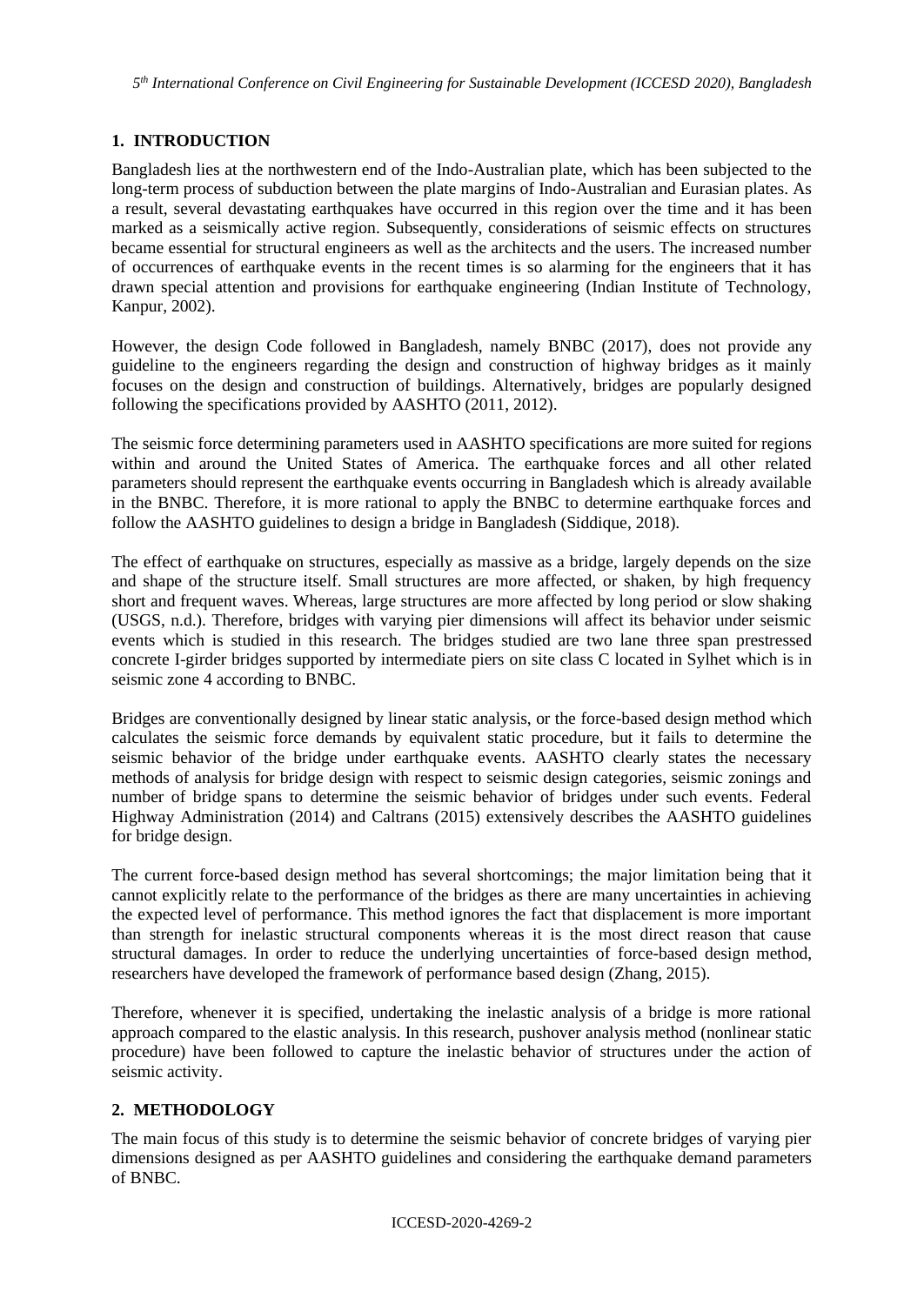Piers are the interior supports of a bridge. The piers are designed for the loads that it requires to resist which includes the vertical loads coming from the dead and vehicular live loads along with the lateral loads coming from the seismic demand. Taly (1998) provided a detailed outline of the loads that are to be considered. The design forces shall be those determined for strength and extreme event limit states.

At the preliminary design stage, design strength interaction diagrams of trial sections are built and these are checked with the aforementioned design loads to be resisted. The loads were determined in accordance with the codes which has been reviewed extensively by Siddique (2018). However, this is the force-based design approach and it must be reviewed by performance evaluation later on.

In the performance-based approach, standard bridges, classified as "other bridges" by AASHTO, are designed with at least two hazard levels. At the lower hazard level, bridges are designed to achieve the target performance which is to remain essentially elastic for expected/serviceability earthquakes having a return period of 150 years. However, at the higher hazard level, collapse prevention of bridges must be assured for rare/maximum considered earthquakes having a return period of 2500 years. The performance requirements of bridges are shown in Table 2.1.

| <b>Bridge</b>           | <b>Performance Requirement for Hazard Level</b> |                            |                            |  |  |  |  |  |
|-------------------------|-------------------------------------------------|----------------------------|----------------------------|--|--|--|--|--|
| Operational<br>Category | <b>Expected Earthquake</b>                      | Design Earthquake          |                            |  |  |  |  |  |
| <b>Standard/Other</b>   | <b>Immediate Occupancy</b>                      | <b>Collapse Prevention</b> | <b>Collapse Prevention</b> |  |  |  |  |  |
| <b>Essential</b>        | <b>Immediate Occupancy</b>                      | <b>Immediate Occupancy</b> | <b>Collapse Prevention</b> |  |  |  |  |  |
| Critical                | <b>Immediate Occupancy</b>                      | <b>Immediate Occupancy</b> | <b>Immediate Occupancy</b> |  |  |  |  |  |

Table 2.1: Performance Requirements of Bridges for Different Hazard Levels

The term "Immediate Occupancy" refers to the requirement that the bridge elements should remain essentially elastic immediately after the earthquake event. The term "Collapse Prevention" refers to the requirement that the bridge elements may sustain significant damage during the earthquake event and service may significantly disrupt, but life safety must be assured by collapse prevention. In such cases, the bridge may need to be replaced after a large earthquake.

## **2.1 Analysis Procedure to Determine Seismic Demand**

Earthquake loads are given by the product of the elastic seismic response coefficient and the equivalent weight of the superstructure. The equivalent weight is a function of the actual weight and bridge configuration and is automatically included in both the single-mode and multimode methods of analysis. This is the equivalent static method to determine the earthquake loads according to BNBC. However, AASHTO provides a more detailed guideline about the seismic demand determination procedure which is discussed in this section. Minimum requirements for the selection of an analysis method to determine seismic demand may be taken as specified in Table 2.2 (AASHTO 2012).

Where,  $* = no$  seismic analysis required;  $UL = uniform$  load elastic method

 $SM = single-mode elastic method$ ;  $MM = multimode elastic method$ 

 $TH =$  time history method

Table 2.2: Minimum Analysis Requirements for Seismic Effects

| <b>Seismic</b><br><b>Design</b> | Single-<br><b>Span</b> |                | <b>Other Bridges</b> | <b>Critical Bridges</b> |                  |                |                  |
|---------------------------------|------------------------|----------------|----------------------|-------------------------|------------------|----------------|------------------|
| Category                        | <b>Bridges</b>         | <b>Regular</b> | <b>Irregular</b>     | <b>Regular</b>          | <b>Irregular</b> | <b>Regular</b> | <b>Irregular</b> |
|                                 | No                     | $\ast$         | ∗                    | ∗                       | *                | $\ast$         | $\ast$           |
| B                               | Seismic                | SM/UL          | <b>SM</b>            | SM/UL                   | MМ               | MМ             | MМ               |
|                                 | Analysis               | SM/UL          | MM                   | MМ                      | MM               | MM             | TH               |
|                                 | Required               | SM/UL          | MM                   | MМ                      | MM               | TH             | TH               |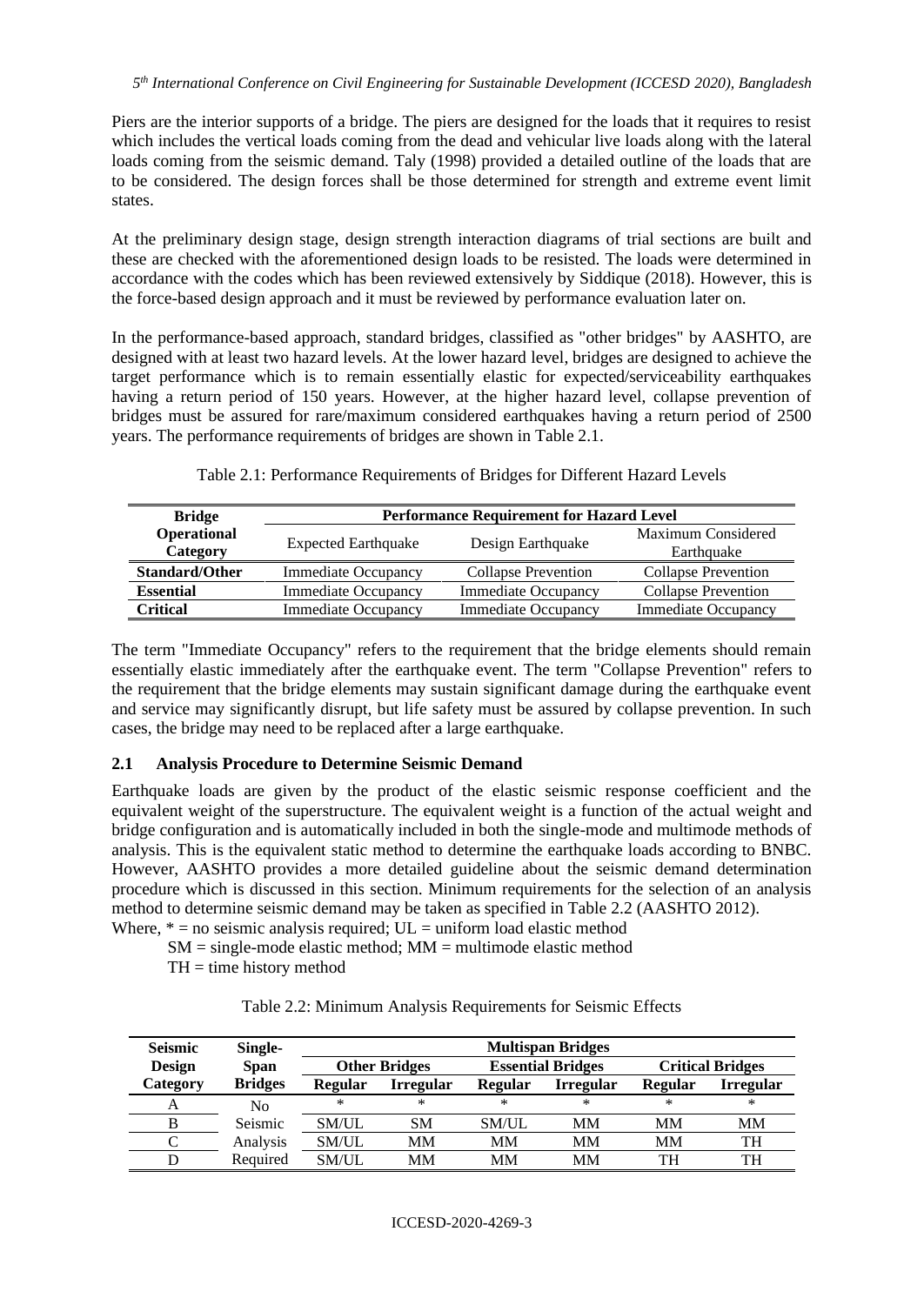However, multimode elastic method has been followed in this study. In order to do so, demand response spectrum have been developed as guided by BNBC, 2017. The considered seismic parameters have been provided in Table 2.3.

| <b>Parameter</b>                | <b>Description</b> |  |
|---------------------------------|--------------------|--|
| Site class                      | <b>SC</b>          |  |
| Soil factor, S                  | 1.15               |  |
| $\rm T_{B}$                     | $0.20 \text{ sec}$ |  |
| $\rm T_C$                       | $0.60$ sec         |  |
| $T_D$                           | $2.0$ sec          |  |
| Damping correction factor, η    |                    |  |
| Seismic zone coefficient, Z     | 0.36               |  |
| Importance factor, I            |                    |  |
| Response modification factor, R |                    |  |

**Table 2.3**: Seismic Factors for Bridges Designed in Sylhet

The Response spectrums have been developed based on these factors for expected earthquake (EE), design earthquake (DE), and maximum credible earthquake (MCE). Figure 2.1 shows the unmodified response spectrum for the bridge under consideration.



Figure 2.1: Unmodified Response Spectrum for SC Soil in Sylhet

The software runs a modal analysis to determine the time periods corresponding to the mode shapes of the bridge. Using these time periods, the software runs a response spectrum analysis to obtain the seismic forces. The unmodified response spectrum has been scaled according to the provisions of AASHTO.

#### **2.1.1 Determination of Seismic Displacement Demand**

The global seismic displacement demands were determined independently along two perpendicular axes, typically the longitudinal and transverse axes of the bridge. A combination of orthogonal seismic displacement demands shall be used to account for the directional uncertainty of earthquake motions and the simultaneous occurrences of earthquake forces in two perpendicular horizontal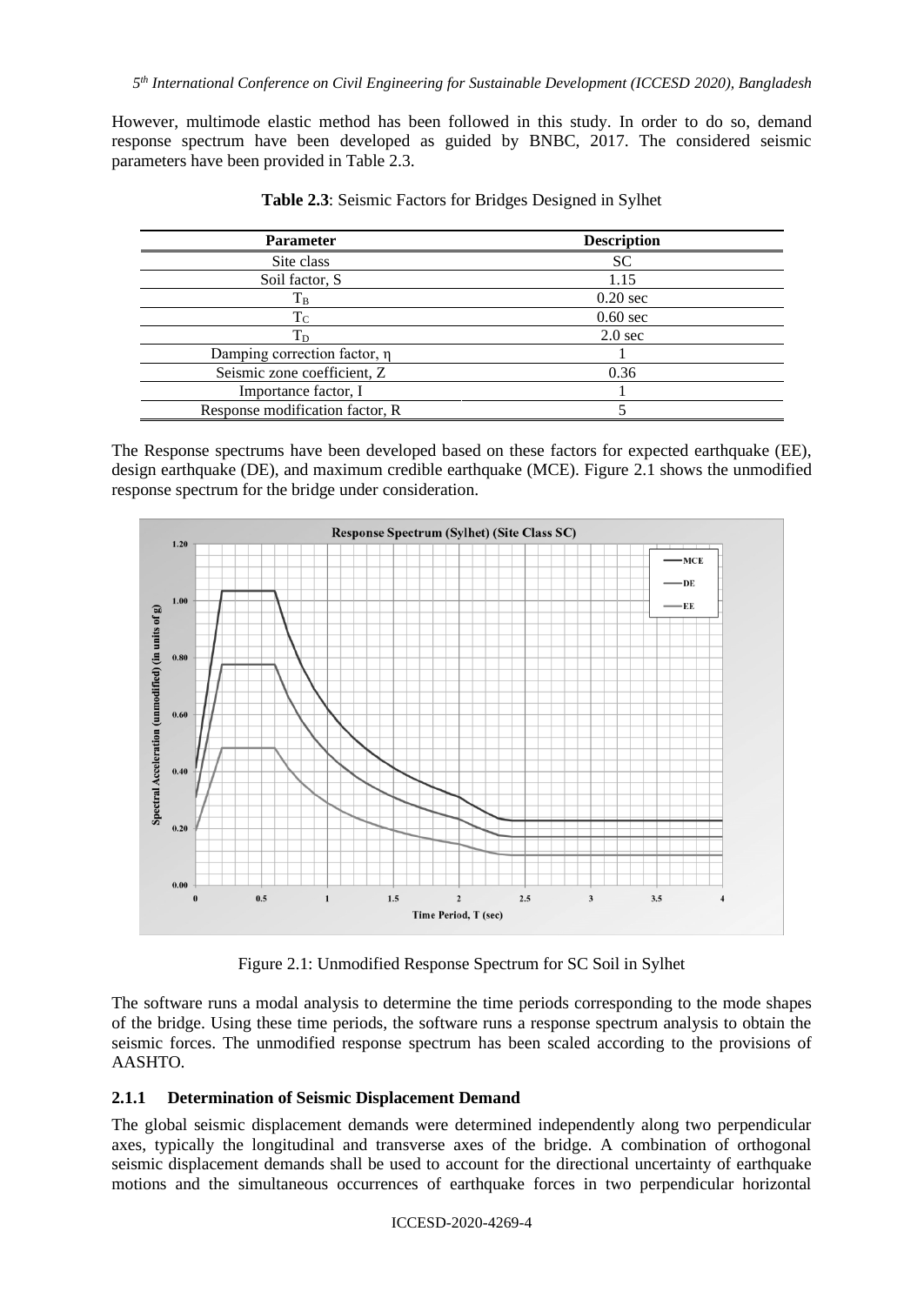directions (AASHTO, 2011). The seismic displacements resulting from analyses in the two perpendicular directions were combined to form two independent load cases as follows:

- Load Case 1: Obtained by adding 100 percent of the absolute value of the member seismic displacements resulting from the analysis in one of the perpendicular direction (longitudinal) to 30 percent of the absolute value of the corresponding member seismic displacements resulting from the analysis in the second perpendicular direction (transverse).
- Load Case 2: Obtained by adding 100 percent of the absolute value of the member seismic displacements resulting from the analysis in the second perpendicular direction (transverse) to 30 percent of the absolute value of the corresponding member seismic displacements resulting from the analysis in the first perpendicular direction (longitudinal).

The seismic demand displacements are obtained by running a response spectrum analysis for the demand response spectrum. The software generates demand displacements for X-direction and Ydirection using directional combination for a scale factor of 0.3. This is done to take into account the aforementioned directional load combinations.

#### **2.2 Determination of Seismic Displacement Capacity**

For piers, displacement capacity can be evaluated using a nonlinear static analysis procedure referred to as pushover analysis. Although it is recognized that force redistribution may occur as the displacement increases, particularly for frames with piers of different stiffness and strength, the objective of the capacity verification is to determine the maximum displacement capacity of each pier.

Nonlinear static procedure, or pushover analysis, is an incremental linear analysis method that captures the overall nonlinear behavior of the elements, including soil effects, by pushing them laterally to initiate plastic action. Each increment of loading pushes the frame laterally, through all possible stages, until the potential collapse mechanism is achieved. Because the analytical model used in the pushover analysis accounts for the redistribution of internal actions as components respond inelastically, pushover analysis is expected to provide a more realistic measure of behavior than may be obtained from elastic analysis procedures (AASHTO, 2011).

For the immediate occupancy criterion, the elastic displacement capacity is determined from the pushover curve obtained for "first hinge at limit state" bent failure criterion. The displacement capacity is the point on the curve after which the curve is no longer linear.

For the collapse prevention criterion, the ultimate displacement capacity of bent is determined from the pushover curve obtained for "pushover curve drop" bent failure criterion. The ultimate displacement capacity is determined as the displacement at which the base shear first drops from its absolute maximum in the pushover curve to a value 1% less than that maximum. The full pushover displacement is used if the base shear does not decrease 1% from the maximum.

#### **2.3 Seismic Displacement Demand to Capacity Ratio for Bridges**

The objective of the determination of the displacement demand and capacity is to check the performance of the bridge which is done by verifying that each bridge bent satisfies equation 2.1.

$$
\Delta_D \le \Delta_C \tag{2.1}
$$

where,

 $\Delta_D$  = displacement demand taken along the local principal axis of the ductile member.  $\Delta_C$  = displacement capacity taken along the local principal axis corresponding to  $\Delta_D$  of the ductile member.

Therefore, the seismic displacement demand to capacity ratio must be less than 1 in order to satisfy the performance targets.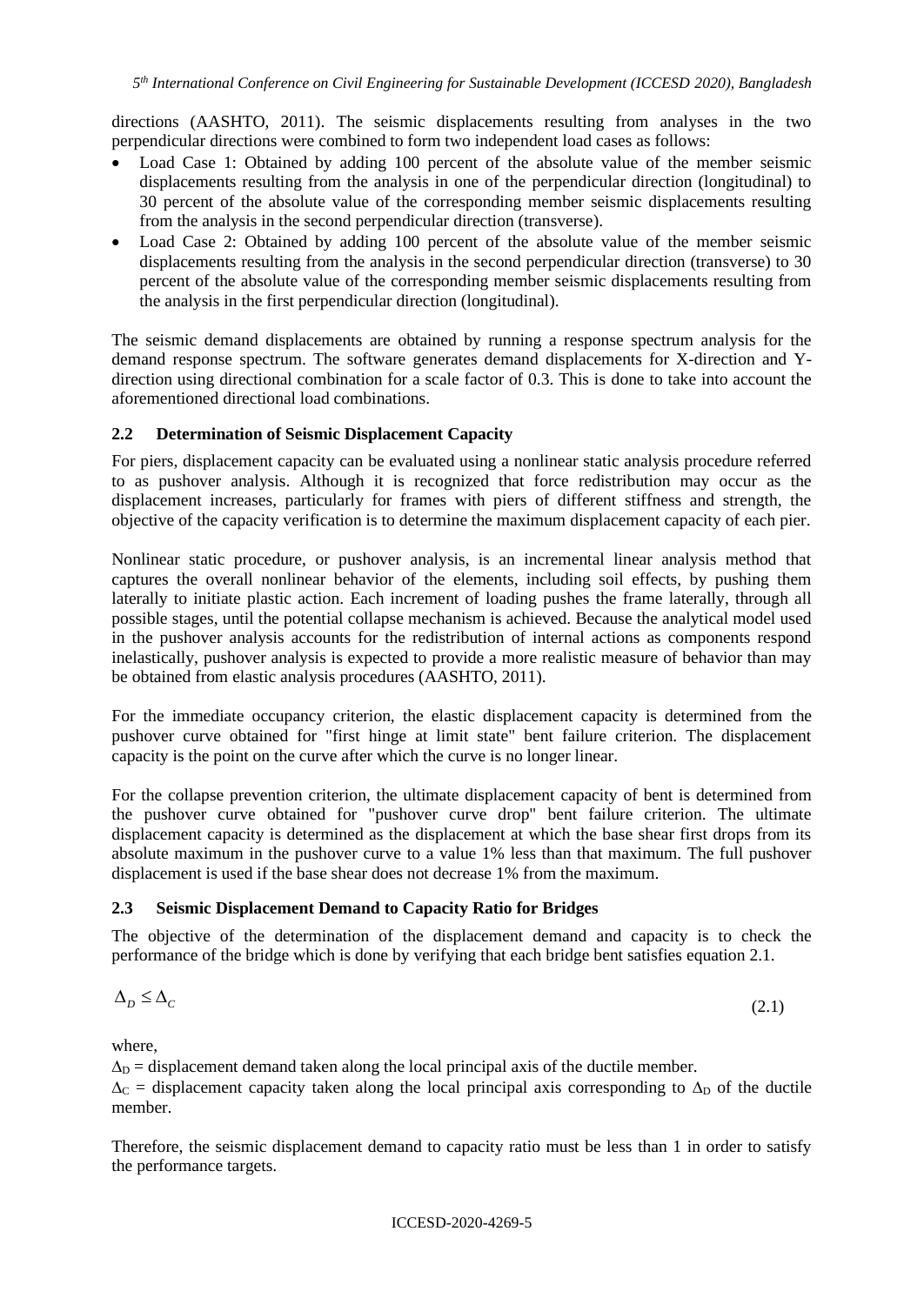# **3. ANALYSIS, DESIGN, AND PERFORMANCE EVALUATION**

The bridges considered are 350' long and 36' wide consisting of two 14' lanes located in Sylhet which lies in seismic zone 4 and seismic design category D. The bridge has 3 spans of lengths 100', 150', and 100' respectively. The bridge rests on abutments at its ends and is supported by intermediate bents in between. The superstructure consists of 8" thick deck slab laid on four 6' deep AASHTO type VI precast concrete I-girders which are simply supported at its bottom by abutments and bents. The bents consist of circular columns and 32'-6" long rectangular bent caps. The columns are assumed to be fixed supported at its base. The cross-sectional dimensions of bent caps and columns have been found through force-based design for each bridge. The bridge operational category is "Other" for the bridges. The performance targets of these bridges have been evaluated subsequently on the basis of BNBC and AASHTO guidelines as discussed before. The first, second, and third bridges consist of two 45', 55', and 65' long piers respectively in each bent. The fourth bridge consists of one 55' long pier in each bent. Modeling, analysis, design, and seismic performance evaluation of the bridges have been done using CSIBridge 19.2.0.

The following material properties have been used in this research. Concrete strength for all members except girders,  $f_c' = 4$  ksi Modulus of elasticity of concrete for all members except girders,  $E_c = 3605$  ksi Concrete strength for girders,  $f_c' = 6$  ksi Modulus of elasticity of concrete for girders,  $E_c = 4415$  ksi Yield strength of reinforcing steel,  $f_y = 60$  ksi Modulus of elasticity of steel,  $E_s = 29000$  ksi Yield strength of prestressing steel tendons,  $f_{py} = 243$  ksi Ultimate strength of prestressing steel tendons,  $f_{pu} = 270$  ksi Modulus of elasticity of prestressing steel,  $E_{ps} = 28500$  ksi

## **3.1 Bridge Consisting of Two 45' Long Columns Located in Sylhet**

The forces due to dead load and design earthquake on each column base have been found to be **672.643 kips** and **67.91 kips** respectively. Design earthquake force on the column base is **10.1%** of the dead load coming on it.

The force-based design results show that the required circular column section is of **3'-6"** diameter with **2.76%** steel ratio which is provided using **39-#9** bars. The design is governed by extreme event I limit state. The lateral steel obtained from shear criterion does not govern over the minimum seismic criteria.

For this bridge, the results of performance evaluation through the determination of seismic displacement demands and capacities of the bents along with corresponding demand-capacity ratios have been provided in Table 3.1.

| <b>Performance Target</b>  | <b>Hazard</b><br>Level | <b>Direction</b> | <b>Demand</b><br>(inches) | Capacity<br>(inches) | <b>Demand-Capacity</b><br><b>Ratio</b> |
|----------------------------|------------------------|------------------|---------------------------|----------------------|----------------------------------------|
| <b>Immediate Occupancy</b> | EЕ                     | Transverse       | 5.07"                     | 5.68"                | 0.8929                                 |
| <b>Immediate Occupancy</b> | EЕ                     | Longitudinal     | 5.11"                     | 11.49"               | 0.4444                                 |
| <b>Collapse Prevention</b> | <b>MCE</b>             | Transverse       | 10.86"                    | 11.17"               | 0.9722                                 |
| <b>Collapse Prevention</b> | MCE                    | Longitudinal     | 10.94"                    | 17 75"               | 0.6163                                 |

Table 3.1: Demand Capacity Ratios for 45' Long Column Bridge Located in Sylhet

#### **3.2 Bridge Consisting of Two 55' Long Columns Located in Sylhet**

The forces due to dead load and design earthquake on each column base have been found to be **687.402 kips** and **50.832 kips** respectively. Design earthquake force on the column base is **7.4%** of the dead load coming on it.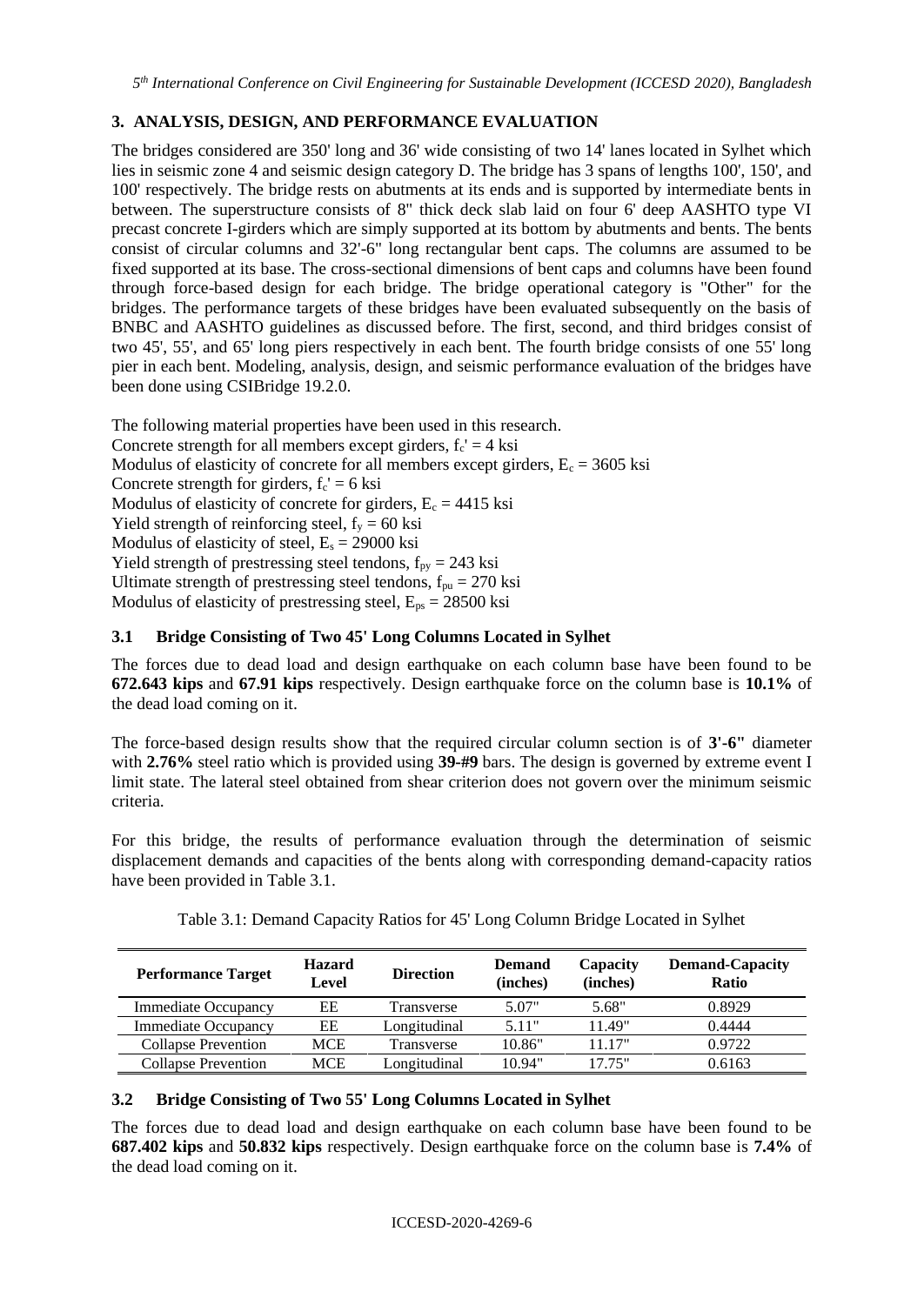The force based design results show that the required circular column section is of **3'-6"** diameter with **2.41%** steel ratio which is provided using **34-#9** bars. The design is governed by extreme event I limit state. The lateral steel obtained from shear criterion does not govern over the minimum seismic criteria.

For this bridge, the results of performance evaluation through the determination of seismic displacement demands and capacities of the bents along with corresponding demand-capacity ratios have been provided in Table 3.2.

| <b>Performance Target</b>  | <b>Hazard</b><br>Level | <b>Direction</b> | <b>Demand</b><br>(inches) | Capacity<br>(inches) | <b>Demand-Capacity</b><br><b>Ratio</b> |
|----------------------------|------------------------|------------------|---------------------------|----------------------|----------------------------------------|
| <b>Immediate Occupancy</b> | EЕ                     | Transverse       | 6.81"                     | 8.17"                | 0.8333                                 |
| <b>Immediate Occupancy</b> | EЕ                     | Longitudinal     | 6.73"                     | 17.71"               | 0.4019                                 |
| <b>Collapse Prevention</b> | MCE                    | Transverse       | 14.58"                    | 16.15"               | 0.9029                                 |
| <b>Collapse Prevention</b> | MCE                    | Longitudinal     | 14.41"                    | 26.47"               | 0.5445                                 |

Table 3.2: Demand Capacity Ratios for 55' Long Column Bridge Located in Sylhet

### **3.3 Bridge Consisting of Two 65' Long Columns Located in Sylhet**

The forces due to dead load and design earthquake on each column base have been found to be **719.847 kips** and **46.078 kips** respectively. Design earthquake force on the column base is **6.4%** of the dead load coming on it.

The force-based design results show that the required circular column section is of **3'-10"** diameter with **1.76%** steel ratio which is provided using **30-#9** bars. The design is governed by extreme event I limit state. The lateral steel obtained from shear criterion does not govern over the minimum seismic criteria.

For this bridge, the results of performance evaluation through the determination of seismic displacement demands and capacities of the bents along with corresponding demand-capacity ratios have been provided in Table 3.3.

| <b>Performance Target</b>  | <b>Hazard</b><br>Level | <b>Direction</b> | <b>Demand</b><br>(inches) | Capacity<br>(inches) | <b>Demand-Capacity</b><br>Ratio |
|----------------------------|------------------------|------------------|---------------------------|----------------------|---------------------------------|
| <b>Immediate Occupancy</b> | EЕ                     | Transverse       | 9.45"                     | 9.82"                | 0.9615                          |
| <b>Immediate Occupancy</b> | EЕ                     | Longitudinal     | 9.35"                     | 20.24"               | 0.4617                          |
| <b>Collapse Prevention</b> | <b>MCE</b>             | Transverse       | 20.24"                    | 20.99"               | 0.9639                          |
| Collapse Prevention        | MCE                    | Longitudinal     | 20.02"                    | 34.38"               | 0.5822                          |

Table 3.3: Demand Capacity Ratios for 65' Long Column Bridge Located in Sylhet

## **3.4 Bridge Consisting of One 55' Long Columns Located in Sylhet**

The forces due to dead load and design earthquake on each column base have been found to be **1347.21 kips** and **141.202 kips** respectively. Design earthquake force on the column base is **10.5%** of the dead load coming on it.

The force-based design results show that the required circular column section is of **4'-6"** diameter with **2.93%** steel ratio which is provided using **43-#11** bars. The design is governed by extreme event I limit state. The lateral steel obtained from shear criterion does not govern over the minimum seismic criteria.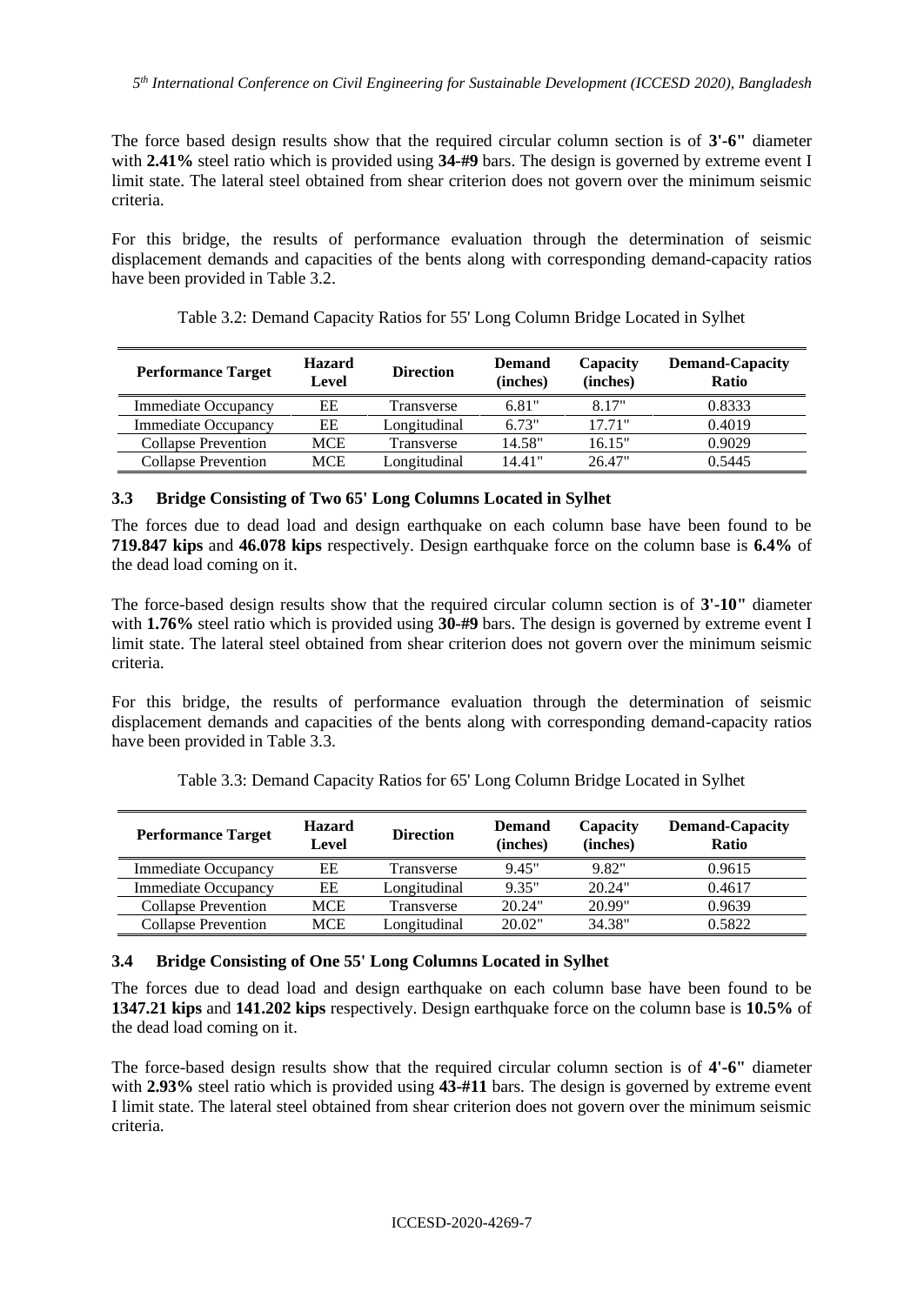For this bridge, the results of performance evaluation through the determination of seismic displacement demands and capacities of the bents along with corresponding demand-capacity ratios have been provided in Table 3.4.

| <b>Performance Target</b>  | <b>Hazard</b><br>Level | <b>Direction</b> | <b>Demand</b><br>(inches) | Capacity<br>(inches) | <b>Demand-Capacity</b><br>Ratio |
|----------------------------|------------------------|------------------|---------------------------|----------------------|---------------------------------|
| <b>Immediate Occupancy</b> | EЕ                     | Transverse       | 8.04"                     | 13.50"               | 0.5952                          |
| <b>Immediate Occupancy</b> | EЕ                     | Longitudinal     | 5.71"                     | 13.29"               | 0.4293                          |
| Collapse Prevention        | MCE                    | Transverse       | 17.21"                    | 20.40"               | 0.8438                          |
| <b>Collapse Prevention</b> | MCE                    | Longitudinal     | 12.23"                    | 20.11"               | 0.6079                          |

**Table 3.4:** Demand Capacity Ratios for 55' Long Single Column Bridge Located in Sylhet

### **4. CONCLUSIONS**

The authors have found from this research that the contribution of earthquake forces increase for shorter height column bridges. This is because, due to the higher flexibility of longer column bridges, these tend to have higher fundamental time periods compared to shorter column bridges. The higher fundamental time periods results in a shift towards lower spectral acceleration in the seismic demand response spectrum which eventually leads to lower contribution of seismic forces. The fewer number of columns in a bent results in a much larger design column section. The larger column sections reduces the flexibility of the bridge and makes it stiffer. As a result, the contribution of earthquake forces on single column bent bridges are higher than that on multi-column bent bridges of same pier heights. However, the contribution of earthquake force may be considerably higher for bridges of different time periods.

The seismic displacement demand increases for longer column height bridges as the pier slenderness increases in such cases. Also, the moments and subsequently the deflections of the piers increase with longer dimensions of the piers. Similar to the displacement demand, the displacement capacity of bents also increases for longer column height bridges as well as for smaller column cross-sections and higher steel ratios which is due to the increased flexibility possessed by such bents.

Both single column bent and multi-column bent prestressed concrete I-girder bridges, properly designed for seismic forces, satisfy the seismic performance targets. However, the demand capacity ratios change for different selections of combination of column section and steel ratio. Therefore, it is necessary to evaluate the performance of a bridge prior to finalizing the design.

This research can be further extended in the following fields:

- The AASHTO (2011, 2012) specifications recommend the consideration of liquefaction assessment of subsoil which has not been done in this study. The performance of bridges subjected to liquefaction of subsoil can be studied.
- The column base have been assumed to be fixed at its bottom in this research. However, the soil-structure interaction between piles that support the columns can be researched. Piles are likely to induce additional deflection to the bents.
- All the columns for both bents of the bridges considered in this study have the same height. Bridges having columns of varying heights may be studied.
- The bridges studied in this study consist 3 spans of certain lengths. The number of spans and their lengths can be varied in further researches.

#### **REFERENCES**

AASHTO (2011). *Guide Specifications for LRFD Seismic Bridge Design*. American Association of State Highway and Transportation Officials, Washington, D.C.

ICCESD-2020-4269-8